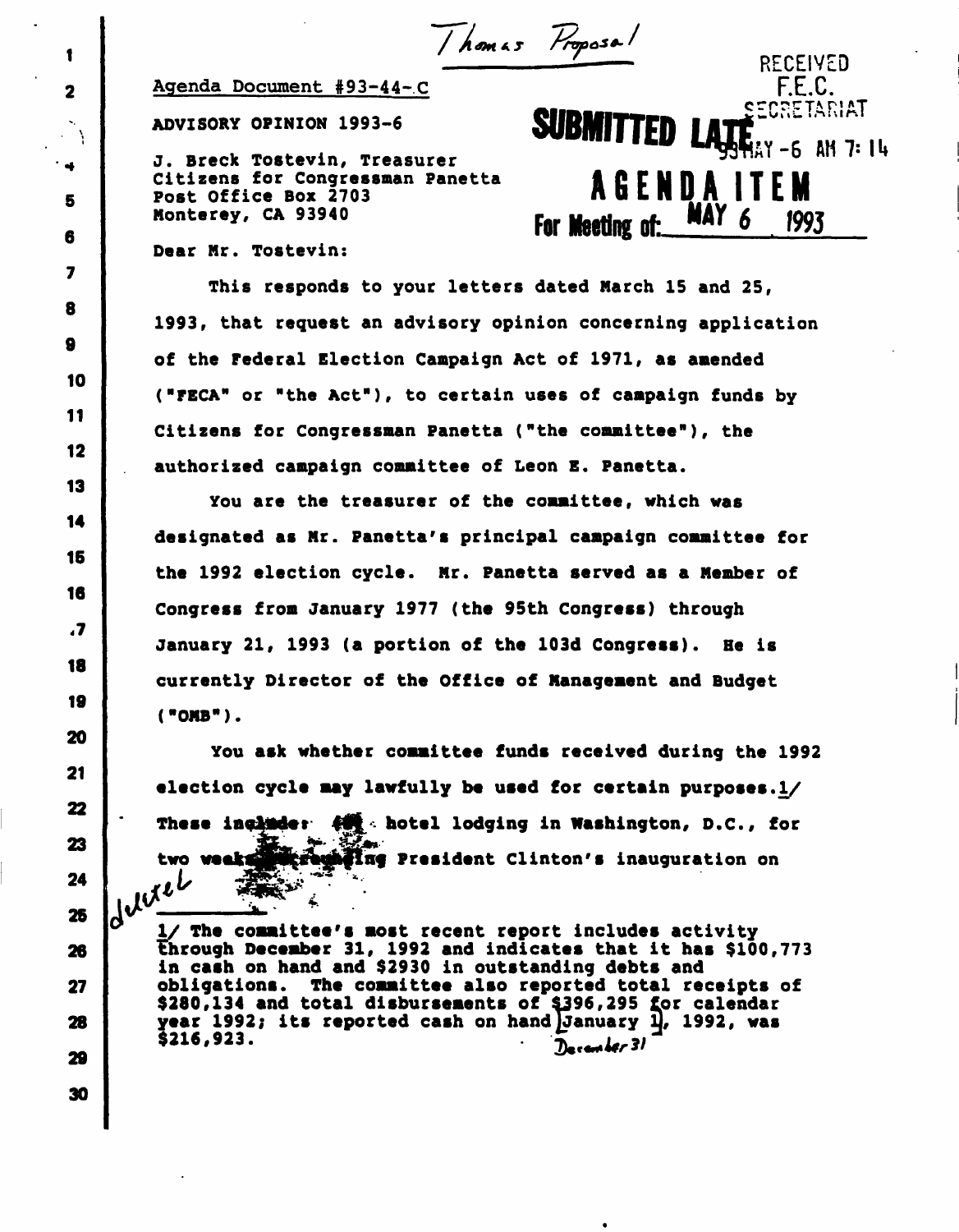1

2

3

4

5

6

7

8

9

10

11

12

13

14

15

January 20, 1993; (2) transportation to and from political party events in Mr. Panetta's former congressional district; (3) certain payments to non-profit tax exempt organizations; (4) salaries of those hired to prepare and file committee reports with the Commission; and (5) expenses incurred to maintain committee archives and for the storage of papers. These proposed expenditures will be considered in turn.

 $\mathbb{C}^2$ 

(1) Your letters state that, during the month of January, 1993, Mr. Panetta stayed with his family at a Washington, D.C. hotel for two weeks during the presidential inaugural period. (His family does not reside in the Washington, D.C. area.) On January 21, 1993, Mr. Panetta resigned from the office of U.S. Representative in order to be sworn in to his current position. The swearing in occurred on January 22, 1993. He remained with his family at the same hotel until January 29, 1993.

You explain that, prior to his being sworn in as Director of OMB, Mr. Panetta shared a rented townhouse with three other Members of Congress. Because the OMB legal counsel adviged Mr. Panetta that a conflict of interest would arise if **the more to** continue to reside with members of the legislatiwy branch, Mr. and Mrs. Panetta immediately began to look for diher permanent living arrangements for him. Mr. Panetta was able to move to new housing on January 29, 1993, when he vacated his lodging at the hotel.

You further explain that Mr. Panetta was required to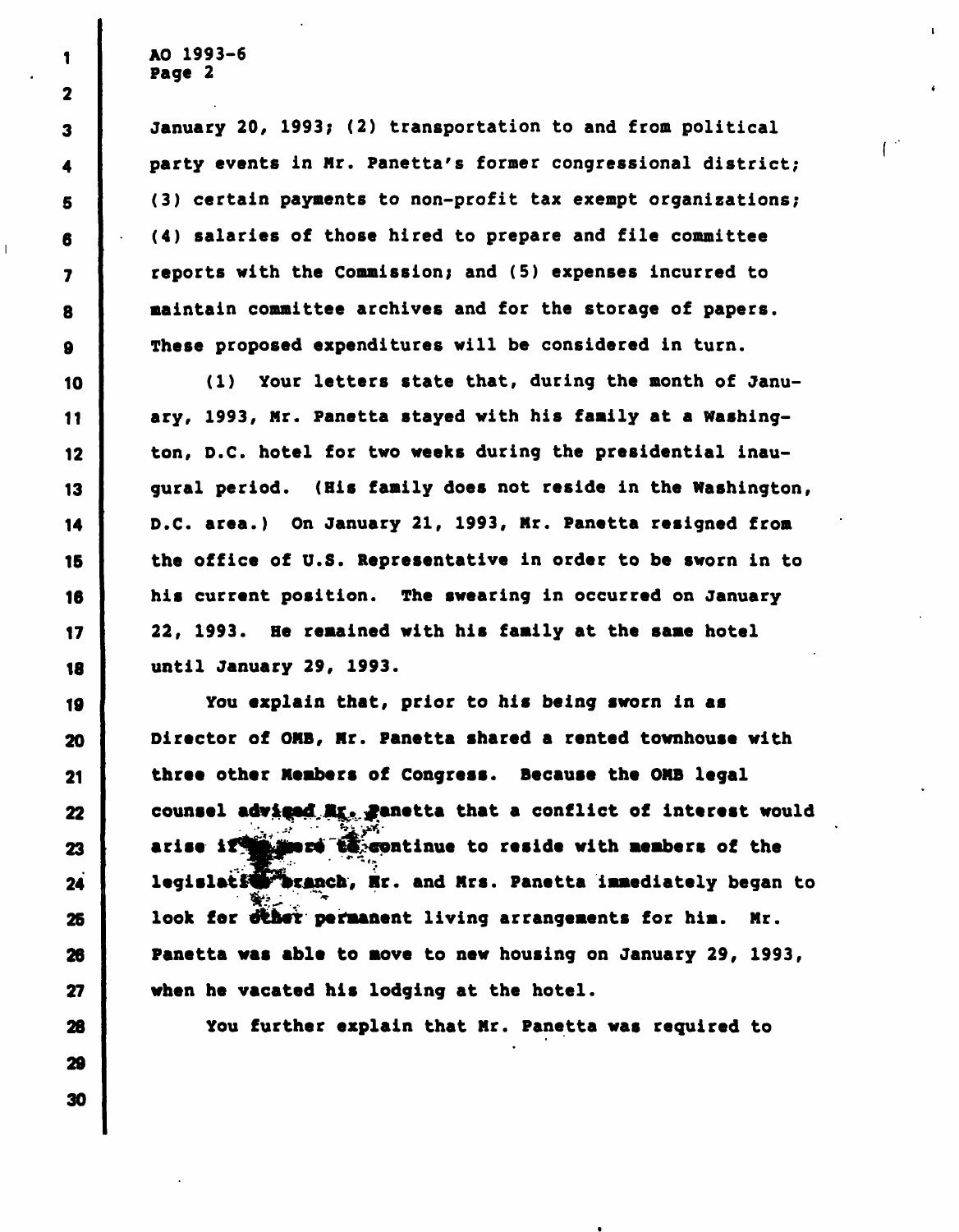vacate his office in the House of Representatives when he was 4 Sworn in as Director of OMB, that is, on January 22, 1993. 5 | He was not provided with transitional office space either by 6 President Clinton's transition office or by OMB before his 7 nomination as Director of OMB was confirmed.

8 The hotel space where Mr. Panetta stayed afforded him 9 office space during the transition in order to hold necessary 10 meetings, as well as to have space in which to work during II the transition period. This work included both OMB work, 12 final elements of work from his congressional office, and 13 work on the logistics of the move from the congressional 14 office to OMB. Since Mrs. Panetta, as the unpaid district 15 administrator for Mr. Panetta for 16 years, was quite 16 familiar with his office files and systems, she worked with 17 him "on the closure of the congressional office" and on his 18 transition to OMB. The hotel space was also used to 19 entertain and meet with residents of the 17th Congressional 20 District of California who visited Washington, D.C. during 21 this two week time-frame.

You ask whather the committee may pay the costs of the 23 | hotel spain for the escond week of use, i.e., from January 22  $24$  through  $\frac{3}{2}$   $\frac{3}{2}$   $\frac{3}{2}$  2f. 1993. As of January 22, Mr. Panetta no 25 longer qualified as a holder of or candidate for Federal 26 office. However, the space was used in part to wind down 27 congressional business and to entertain constituents from Mr. 28 Panetta's congressional district.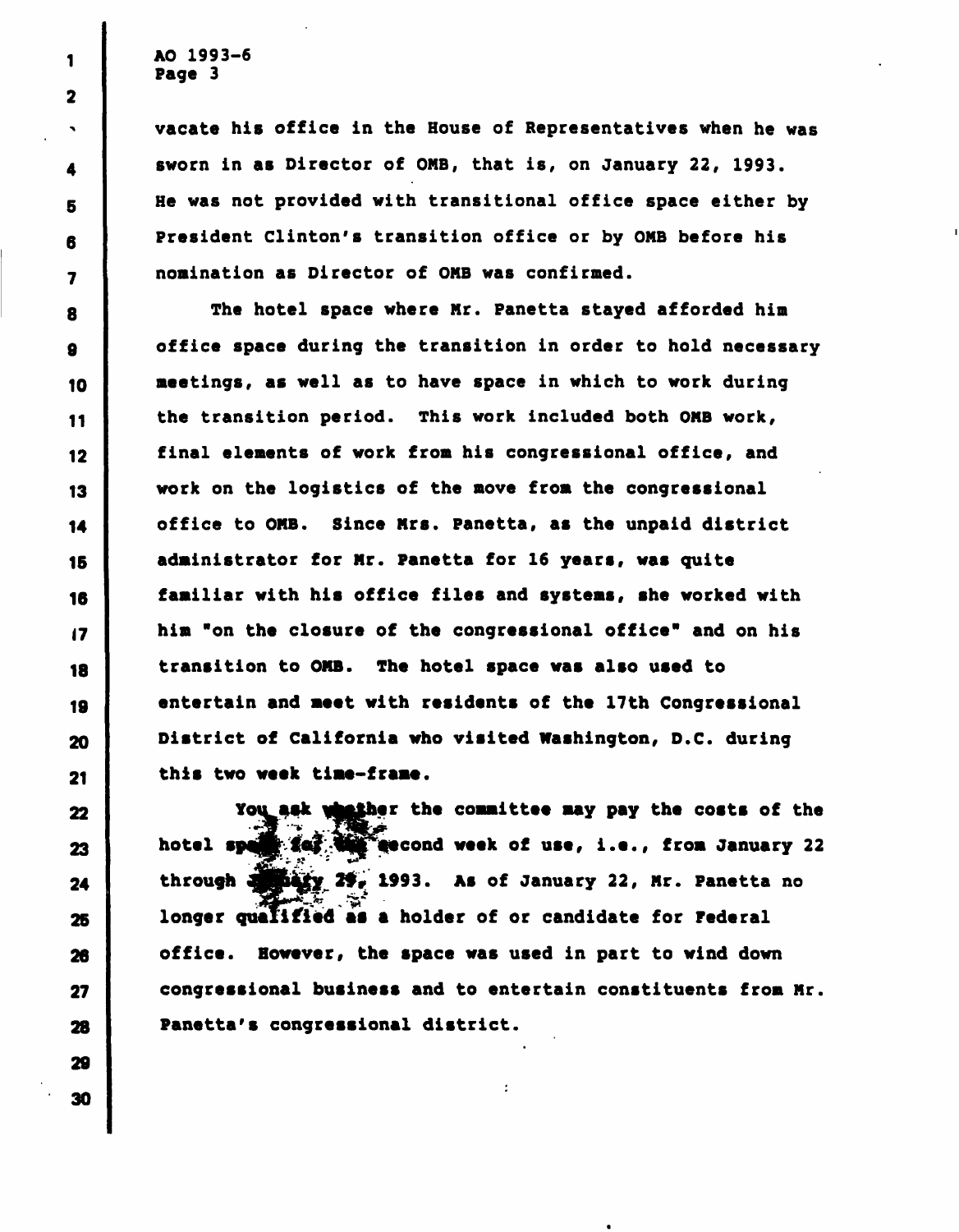$\frac{1}{1}$  AO 1993-6 Page 4

3 Several provisions of the Act and Commission regulations  $_4$  | are applicable to the proposed uses of committee funds. g Firstly, the disclosure provisions contemplate that 8 authorized candidate committees will make payments "to meet a 7 candidate or committee operating expense" and for "any other <sup>8</sup> disbursements." 2 U.S.C. 5S434(b)(5)(A), 434(b)(4)(G), g 434(b)(6)(A). Secondly, the Act, 2 U.S.C. \$439a, regulates 10 the "Use of contributed amounts for certain purposes" and II states:

12 Amounts received by a candidate as contributions that are in excess of any amount necessary to 13 defray his expenditures, and any other amounts contributed to an individual for the purpose of sup-14 porting his or her activities as a holder of Federal office, may be used by such candidate or 15 individual, as the case may be, to defray any ordinary and necessary expenses incurred in connection 18 with his or her duties as a holder of Federal office, may be contributed to any organization 17 described in section 170(c) of title 26, or may be used for any other lawful purpose, including trans-18 fers without limitation to any national, State, or local committee of any political party; except that 19 no such amounts may be converted by any person to any personal use, other than to defray any ordinary 20 and necessary expenses incurred in connection with his or her duties as a holder of Federal office.

> Under this language, a narrow exception to the "personal use" prohibition is out for "defray ing] any ordinary and necesses with incurred in connection with . . . duties f **Federal office."** However, "Federal office" for purposes of the FBCA is defined as "the office of President or Vice President, or of Senator or Representative in, or Delegate or Resident Commissioner to, the Congress."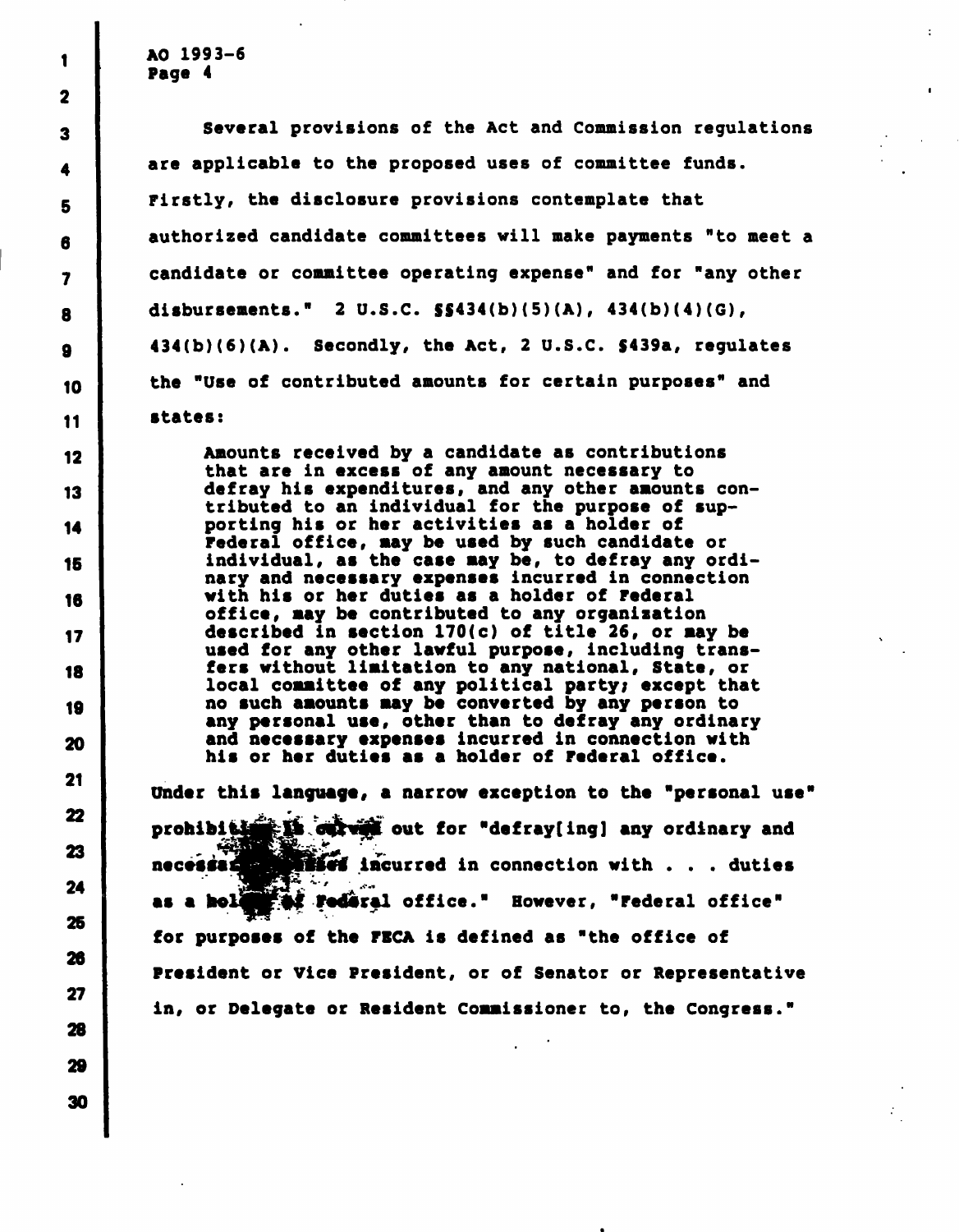2 U.S.C. \$431(3), 11 CFR 100.4. Thus Mr. Panetta's current position, Director of OMB, is not considered a "Federal office" for purposes of 2 U.S.C. S439a.

Commission regulations define the phrase "excess campaign funds" to mean "amounts received by a candidate as contributions which he or she determines are in excess of any amount necessary to defray his or her campaign expenditures." 11 CFR 113.l(e). The Commission notes that Mr. Panetta was a Member of Congress on January 8, 1980. Had he not served in the 103d Congress, he would have qualified as a "grandfathered" Member and thus been eligible to convert excess campaign funds to personal use. $2/$  His service in the 103d Congress means that he no longer qualifies under the "grandfather" provision and therefore may not convert any "excess campaign funds" to personal use.

The question thus becomes which of the proposed expenditures are permissible under the Act, and which would be prohibited pursuant to the personal use ban of 2 U.S.C. §439a. If the use of committee funds for the proposed

óĹ.

2/ The Federal Election Campaign Act Amendments of 1979, Pub.  $\overline{L}$ . 96-187 $\overline{F}$  amended 2 U.S.C. 5439a to prohibit any candidate or Member of Congress not in office on January 8, 1980 from converting any excess campaign funds to personal use, but allowed uses of such funds for the purposes set out in the statute. The Ethics Reform Act of 1989, Pub. L. 101-104, further amended this section to prohibit any Member of Congress who serves in the 103d or a later Congress from converting excess campaign funds to personal use as of the first date of such service. Mr. Panetta was sworn in as a Member of the 103d Congress on January 5, 1993.

1 2

4

 $\mathcal{L}_{\rm{max}}$ 

5

6

7

8

9

10

11

12

13

14

15

16

17

18

19

20

21

22

23

24

25

28

27

28

29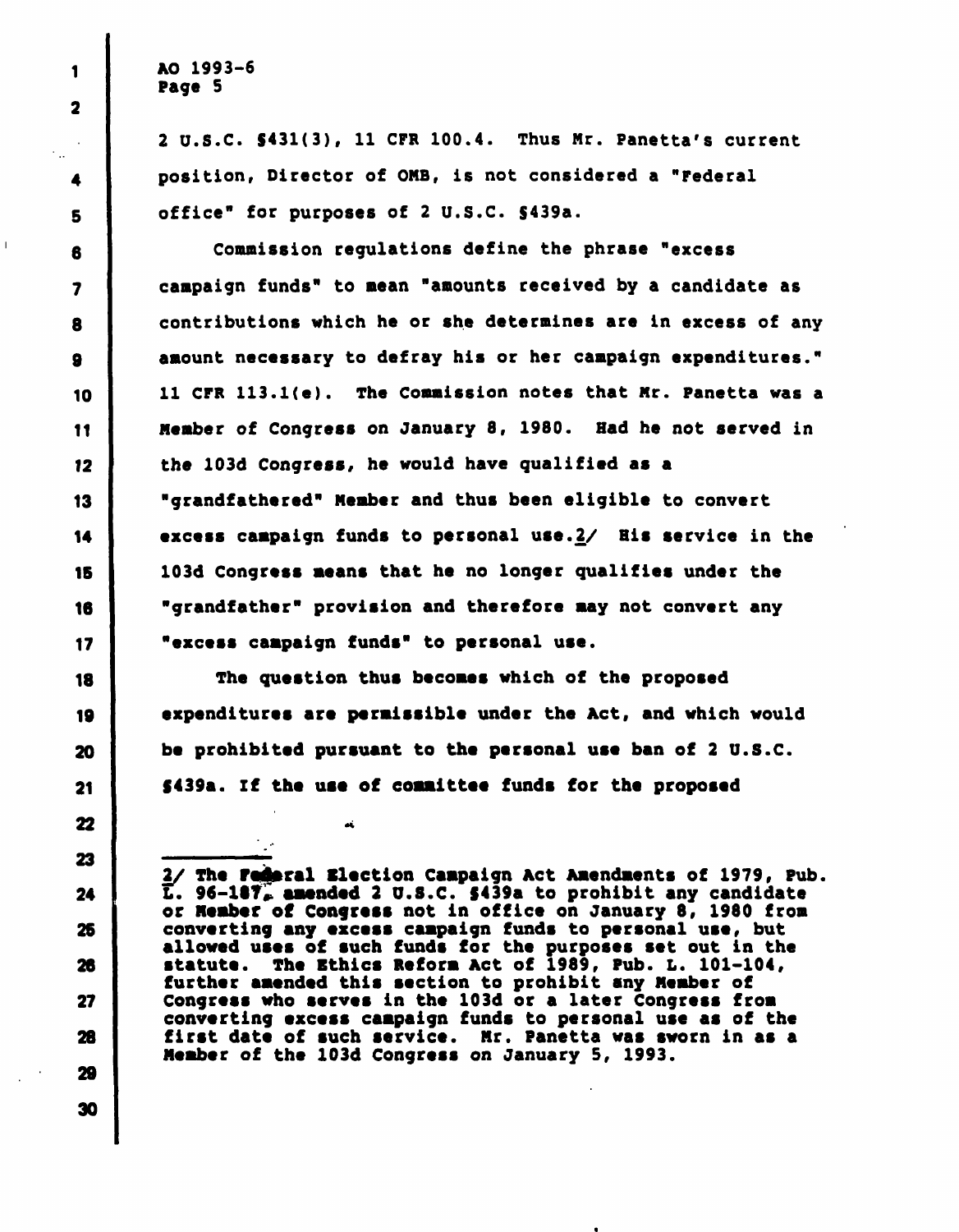purposes does not constitute a "personal use" and is not otherwise "unlawful," it is permissible under the statute.

In several past advisory opinions the Commission has indicated that some payments by a principal campaign committee would constitute permissible operating expenditures while others would be a prohibited personal use of campaign funds. See Advisory Opinion 1988-13 and opinions cited therein.

In Advisory Opinion 1980-138 the Commission concluded that payment of living expenses of a senator-elect and his family would be impermissible because those expenses would have existed whether or not the senator-elect had been elected and such expenses were not merely "incidental" to his election.3/ In Advisory Opinion 1983-27 the Commission

<sup>3/</sup> The Commission notes that Advisory Opinion 1980-113 considered, in part, the use of excess campaign funds to pay certain expenses of a State officeholder. The facts involved an elected State officeholder who was concurrently a Federal candidate in the 1980 Federal election cycle and proposed to use excess campaign funds "in carrying out his official State duties." The Commission viewed this use as a "lawful purpose" under the Act, and in doing so implicitly recognized that its regulatioas define an "office account" to include those established for an individual who was both a candidate for Federal office and who held an elected public office at the State level, or for one who held a Federal office as defined by the Act. 11 CPR 113.l(b), 113.l(d). Such office accounts are no longer permitted for Members of either house of Congress, and since its issuance 12 1/2 years ago the Commission has never relied on this opinion for the proposition that excess campaign funds can be used for the expenses of holding any public office such as an appointed office in the Executive Branch of the Federal Government. Accordingly, the Commission expressly concludes here that Advisory Opinion 1980-113 is superseded to the extent it held that 2 U.S.C. §439a permits a former candidate for Federal office to spend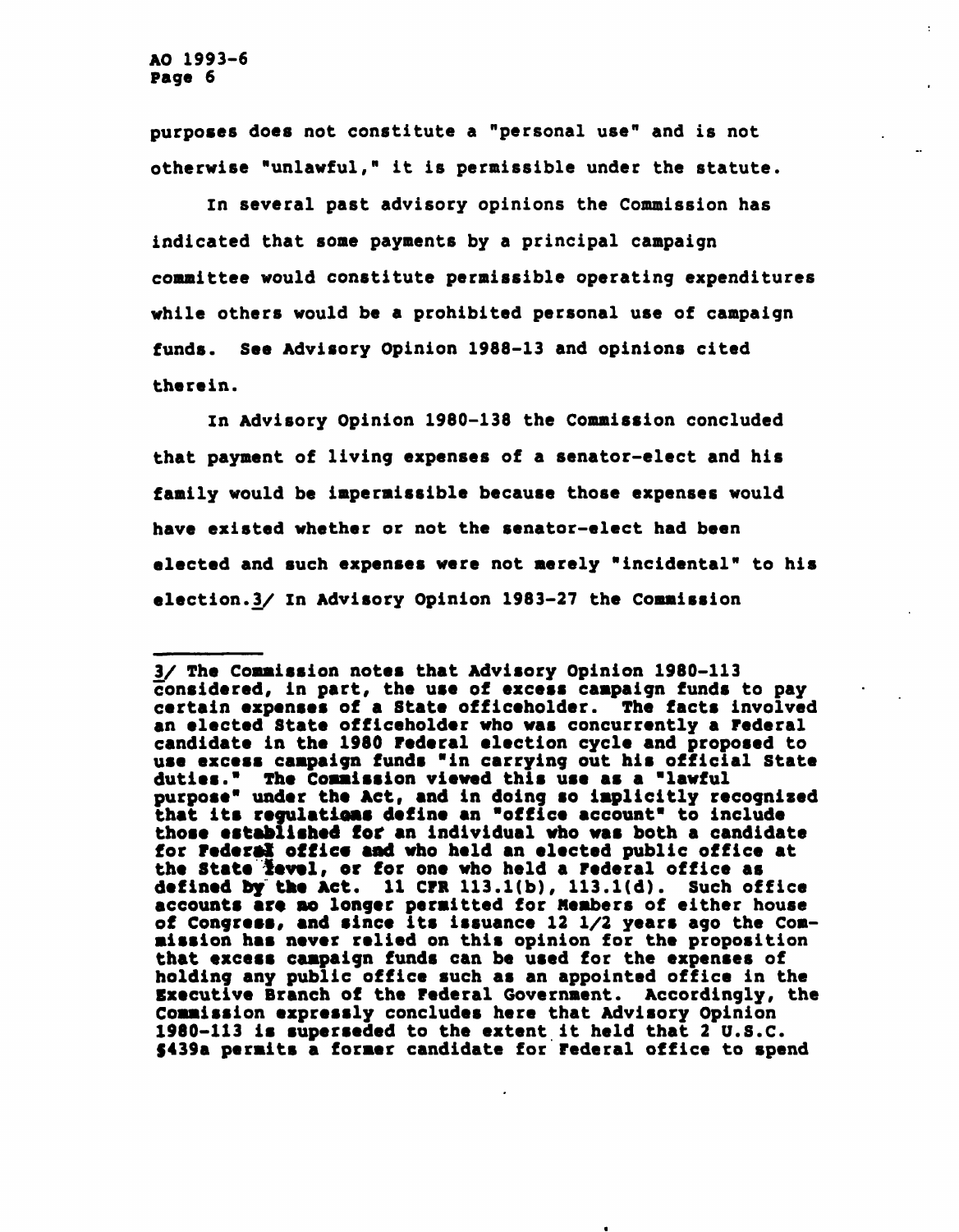indicated that a defeated House candidate could donate excess campaign funds to an educational foundation, but he "would not be permitted to receive any funds from [the foundation], including, but not limited to, any compensation, loans, awards, grants, or fellowships, until such time as [the foundation] has expended, for purposes unrelated to [his] personal benefit, the entire amount so donated." Only ordinary and necessary expenses incurred on behalf of the foundation as chairman of the board of directors could be reimbursed to the former candidate. Similarly, in Advisory Opinion 1986-39, the Commission concluded that a defeated candidate's donation of excess campaign funds to a trust for a child would not be a prohibited personal use because it would "not benefit [him] in any apparent financial respect."

ON NYT  $z$  pags.

In Mr. Panetta's case, the space at issue was also used to provide lodging for himself and his family, and for start-up activities in connection with his new position at ONB. As already noted, in Advisory Opinion 1980-138, the Co... ssion held that a non-grandfathered Senator-elect could not use campaign funds to pay personal living expenses incurred during the period between the election and the date he would assume his Senate office. Such expenses were considered as not "incidental" to the election since they

(Footnote 3 continued from previous page) campaign funds for expenses related to that person's position as a holder of State office or any office which is not a Federal office as defined in the Act.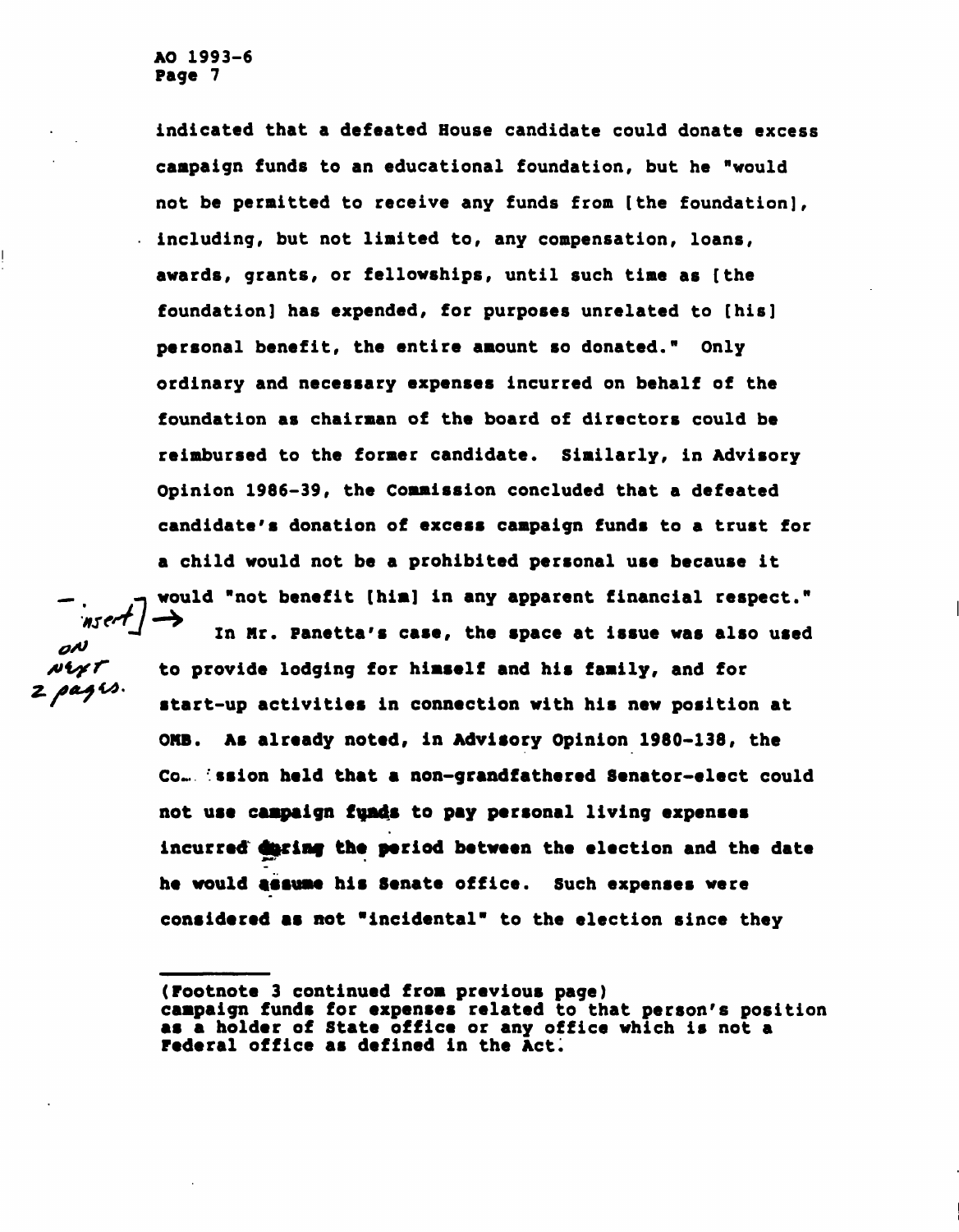1

2

3

4

5

6

7

8

9

10

11

12

13

14

15

16

17

18

19

20

21

22

23

24

25

26

27

28

29

30

 $[1/nz$  or  $[1/nz]$  after 'finencial respect."]

herei<del>n.</del>

In Advisory Opinion 1980-138 the Commission concluded that payment of living expenses of a senator-elect and his family would be impermissible because those expenses would have existed whether or not the senator-elect had been tlected and such expenses were not merely "incidental" to his election. In Advisory Opinion 1983-27 the Commission indicated that a defeated House candidate could donate excess campaign funds to an educational foundation, but he "would not be permitted to receive buy fyinds from [the foundation], including, but not limited to,  $\bigwedge^{\bullet}$  compensation, loans, awards, grants, or fellowships, unbil such time as [the foundation] has expended, for purpose wnrelated to [his] personal benefit, the/entire amount so donated." Only ordinary and necessary expenses incurred on behalf of the foundation as ohairman of the board of directors could be reimbursed  $\boldsymbol{p}$  the former candidate. Similarly, in Advisory Opinion 2986-39, the Commission concluded that a defeated candidate's donation of excess campaign funds to a trust for a cliid would not be a prohibited personal use because it **osefit (his) in any opparent financial respect. "** 

IDELETION Some latitude has been given to persona to use  $\sum_{i=1}^{n} \frac{1}{i}$ [excesa] campaign funds for what could be termed ["campaign cx/enditares related\* purposes] such as: (1) winding down a campaign headquarters (Advisory Opinion 1980-138); (2) sending holiday

wit –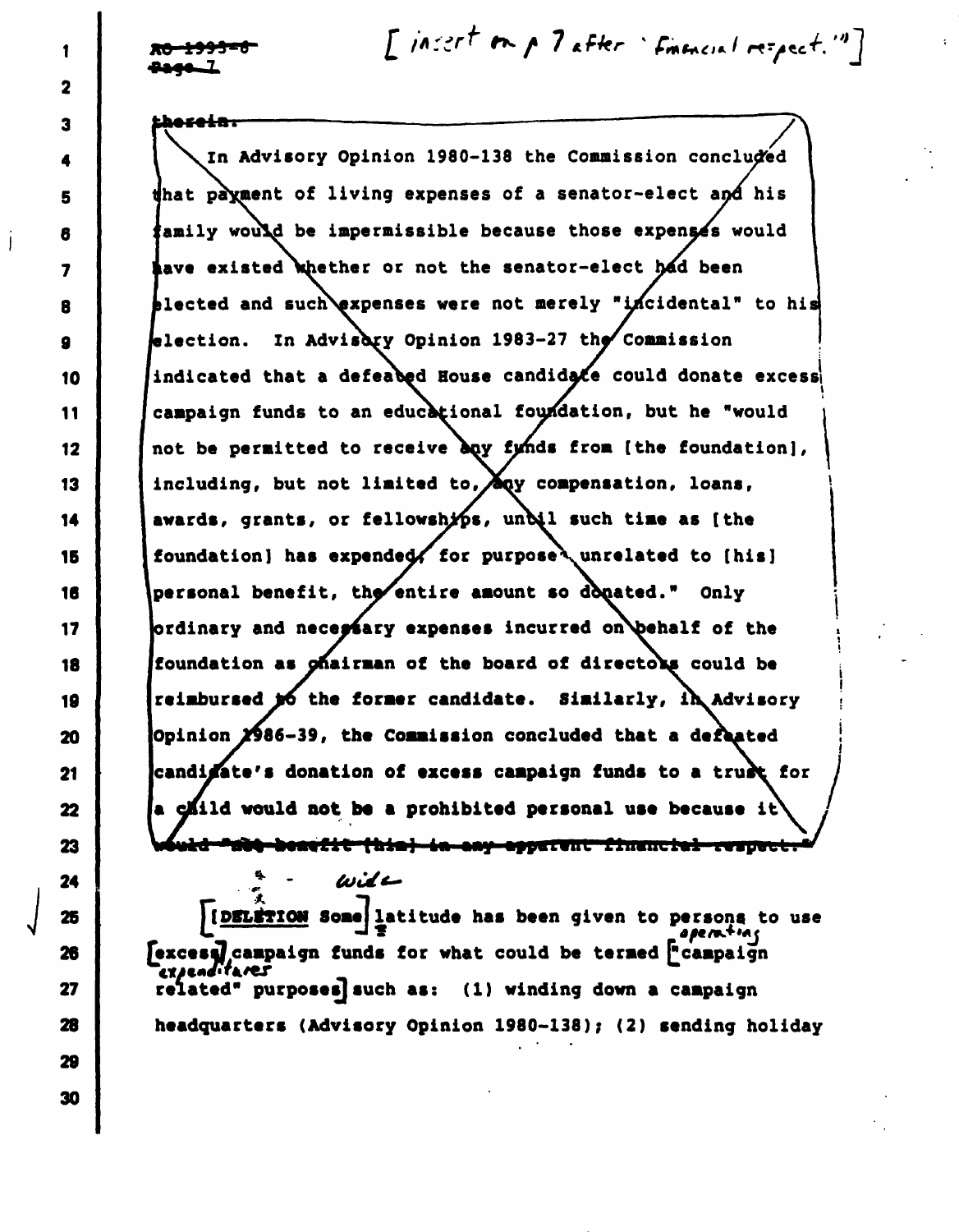greeting cards to thank former campaign staff (Advisory Opinion 1980-123); and (3) establishing a fund for a possible future campaign for Federal or non-Federal office (Advisory Opinion 1980-113)  $3/$  Furthermore, in Advisory Opinion 1981-2,  $\frac{1}{2}$ ind  $\frac{1}{2}$ the Commission concluded that a Member of Congress could pay  $600<$ from campaign funds the costs of a reception held for 9 constituents on the day of the Member's swearing-in to 10 office. The standard applied was whether the described activity had "an election influencing purpose, either W The Commission also has so freeze expenses of 12 retrospective or prospective." [Also<sub>n</sub> in Advisory Opinion the factors of 13 1978-43, the Commission held that a former Member of Congress  $\lambda$   $\delta$ dor of 14 who had not sought re-election could use excess campaign Federal of red 15 funds to employ staff and pay "inciden al expenses" for

**/TTFOOTNOTE<del>-DELETED|Advisery-Opinion-1980-113-a</del>lso** considered other uses of excess campaign funds. It involved an *rigeted State officeholder who was concurrently a Federal* candidate in the 1980 Federal election cycle and proposed  $\cancel{16}$ 19 | | use excess campaign funds "in carrying out his official state duties." Yohe Commission viewed this use as a "lawfu 20  $\vert$  purpose" under the Act, and in doing so implicitly recognized that its regulations define an "office account" to include 21 | ithose established for an individual who was both a candidate for Federal office and who held an electod public office at 22 the State level, of for one who held rederal office as defined by the Act. 11 CFR 113.1(d). Such office 23 | Accounts are no longer permitted for Members of either house if Congress, and since  $\sum$  issuance 12 1/2 years ago the Com- $_{24}$  |  $\;$  hission has never relied  $\;$  this opinion for the proposition that excess campaign funds can be used for the expenses of 25 **holding any public office such as an appointed office in the** Executive Branch of the Federal Government. Accordingly, the 26 Commission expressly concludes here that Advisory Opinion 1980-113 is superseded to the extent it held that 2 U.S.C. 27 | \$439a permits a former candidate for Federat office to spend campo funds for expenses related to that person's position 28 holder of State office or any office which he not a

÷ 5 6  $\overline{\mathbf{z}}$ 8  $\mathbf{11}$ 16 $\boldsymbol{\prime}$ 18

1

 $\overline{\mathbf{2}}$ 

29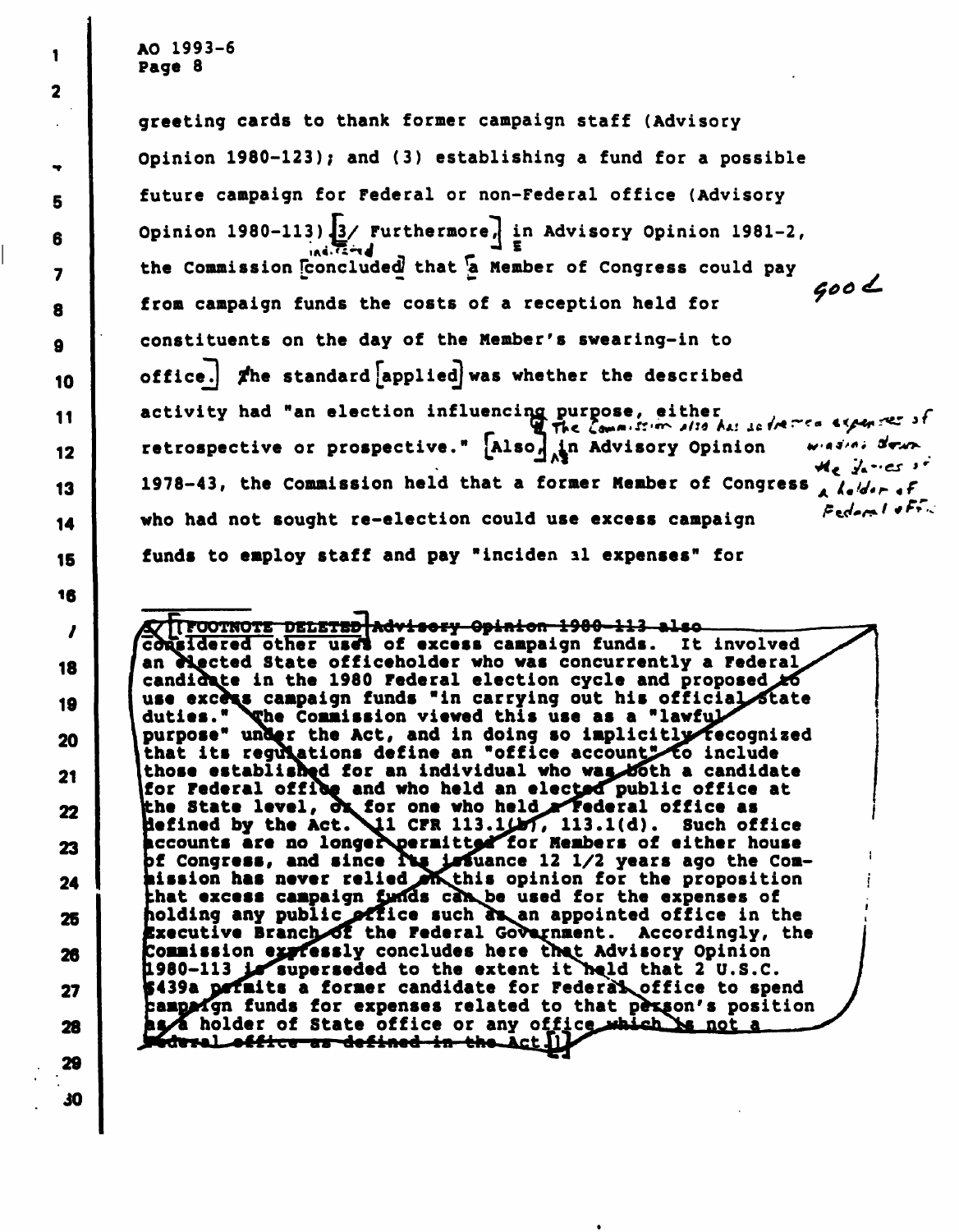AO 1993-6

duties which were imposed by virtue of her having been a Member of Congress.(END DELETION)! •• —\*

 $9^{6}$  ( $^{6}$ ) In Mr. Panetta's case, the space at issue was also used to {provide lodging for himself and his family, and for start-up activities in connection with his new position at OMB. As noted, in Advisory Opinion 1980-138, the Commission<br>hold that a sea cradiathered Secator-elect could not use held that a non-grandfathered Senator-elect cou $\chi$ d not use campaign funds to pay personal living expenses incurred during the period between the election apd the date he would assume his Senate office. Such expenses were considered as not "incidental" to the election since they would exist regardless of the outcome

Applying these precedents. the Commission concludes that the committee may (use excess campaign funds to) pay for some<br>continues of the seat of the betal subse used by We and Wes portion of the cost of the hotel space used by Mr. and Mrs. Panetta for the period January 22-29, 1993. This conclusion reflects the use of this space by Mr. Panetta and by Mrs. Panetta, to the extent she assisted in this activity, to wind  $\tilde{\zeta}$ down Mr. Penetta's congressional duties. The percentage<br>chosen should reflect the amount of time and hotel space chosen should reflect the amount of time and hotel space  $\sum$ devoted to these congressional duties, compared to that devoted to OMB duties and personal activities.

The Commission notes that these same precedents control  $A$ isbursements from committee [excess] funds to pay for the initial week's cost, when the space was similarly used to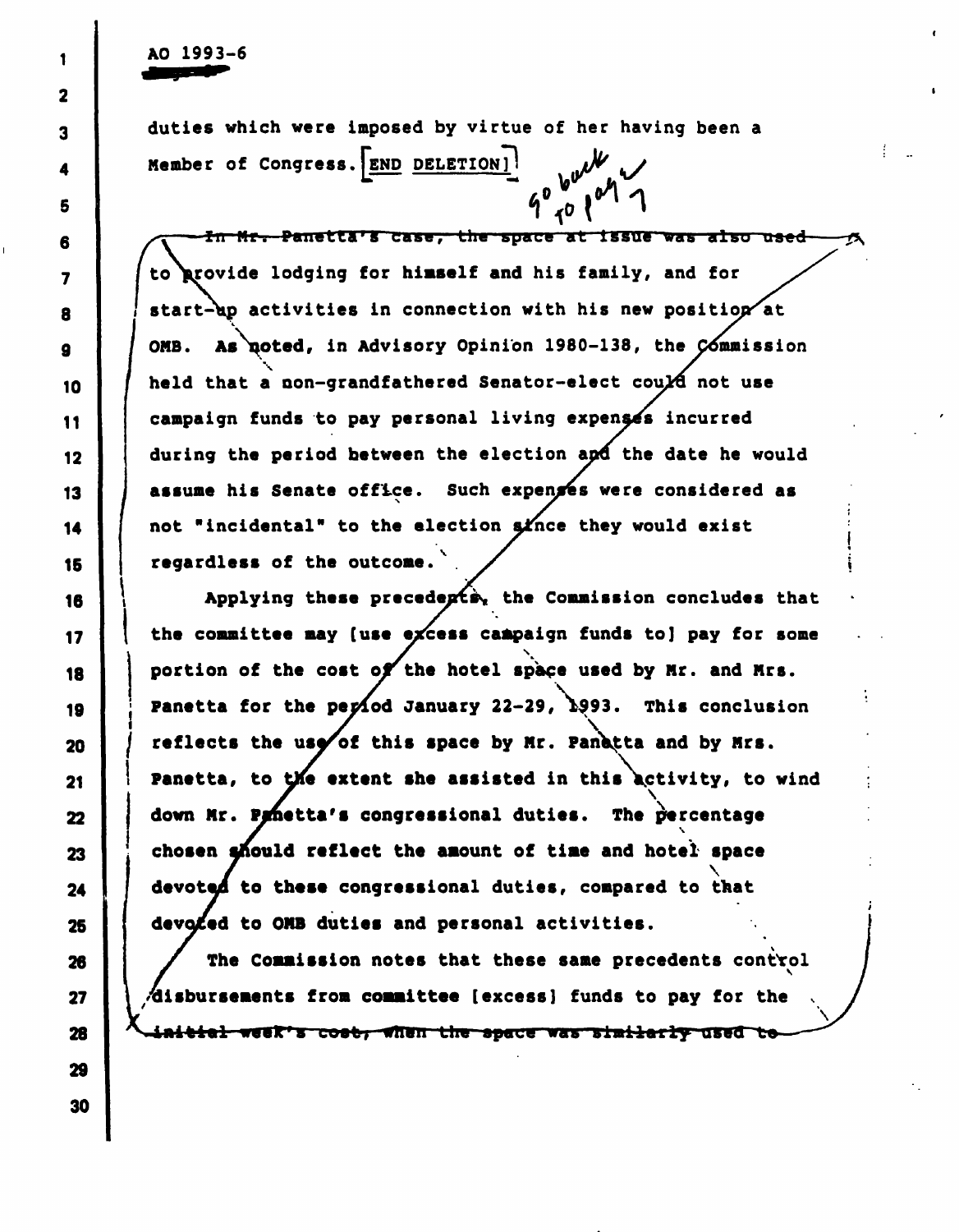would exist regardless of the outcome.

Applying these precedents, the Commission concludes that the committee may pay for some portion of the cost of the hotel space used by Mr. and Mrs. Panetta for the period January 22-29, 1993. This conclusion reflects the use of this space by Mr. Panetta and by Mrs. Panetta, to the extent she assisted in this activity, to wind down Mr. Panetta's congressional duties. The percentage chosen should reflect the amount of time and hotel space devoted to these congressional duties, compared to that devoted to OMB duties and personal activities.

The Commission notes that these same precedents control disbursements from committee funds to pay for the initial week's cost, when the space was similarly used to lodge Mr. Panetta and his family, as well as to entertain constituents and for transition work on both congressional and OMB matters. Thus, the committee may use its funds to pay the  $j$ g $j$ ercentage of Mr. Panetta's total hotel expenses for that week that reflects the amount of time and hotel space devoted by him and Mrs. Panetta to his congressional duties during this period.

(2) Your second question involves certain costs of travel by Mr. Panetta. You ask whether committee funds may be used to cover the costs of Mr. Panetta's travel to and from events such as a Democratic party event held in his former district to honor him for his past congressional

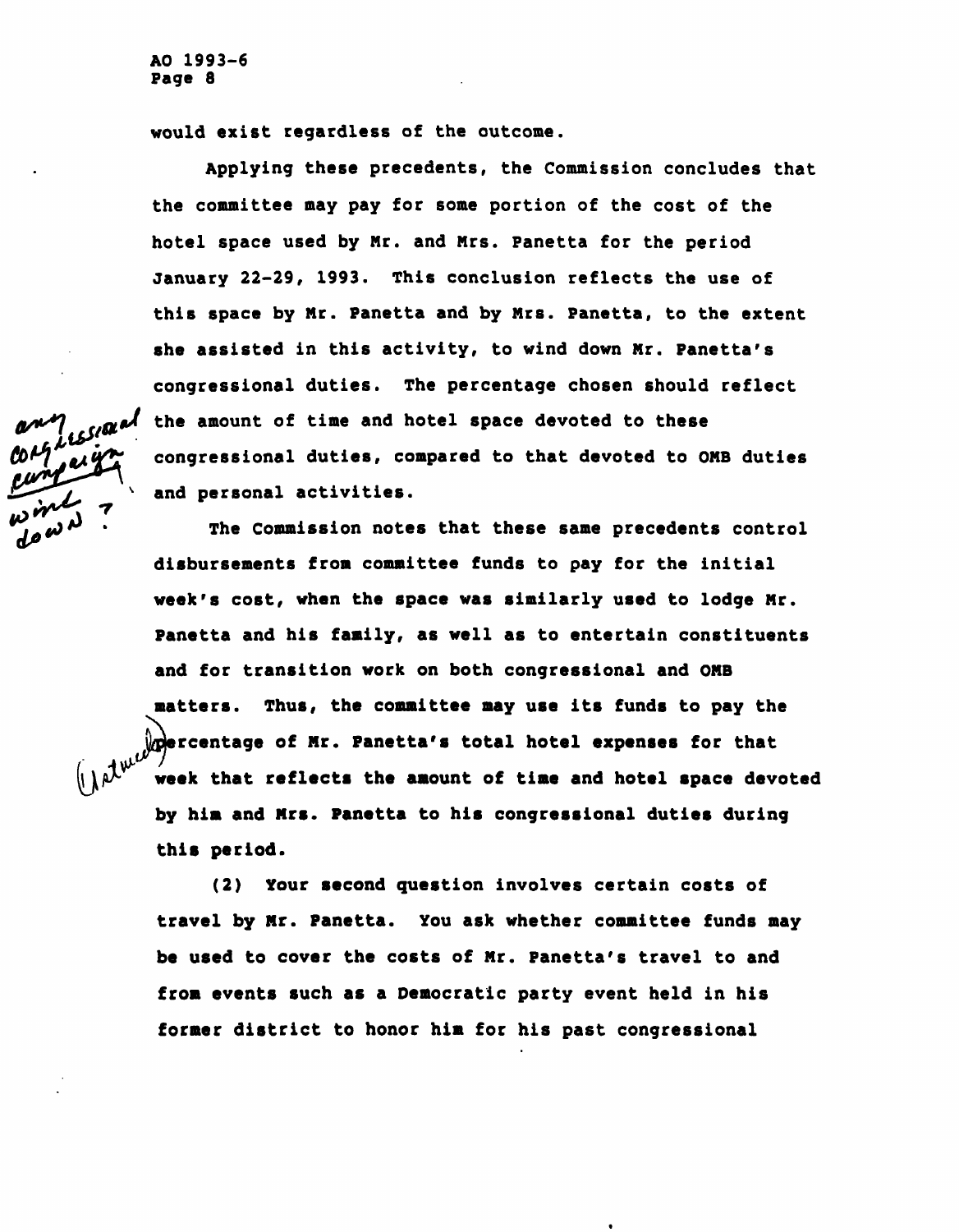service.

The Act allows unlimited contributions or transfers of excess campaign funds to any national, State, or local committee of any political party. 2 U.S.C. \$439a, 11 CFR 113.2(c). The Commission notes that the political party events at which Mr. Panetta is the honored guest (or speaker) may also be fundraisers for the party organization that invites him. Expenses incurred in connection with his attendance at such events (with or without a fundraising purpose) would qualify as contributions  $\partial \phi$  donations, to the appropriate party committee  $(\simeq)$ , and may be paid from excess campaign funds. The fact that the committee proposes to [reimburse Nr. Panettajdirectly for these travel costs, instead of making a transfer to the hosting party committee for this purpose, does not alter the application of the Act in this situation. In either case the party committee would, in effect, incur the same expenses (and realize the same benefit) incident to Mr. Panetta's appearance, and committee funds would be spent in the same amount to defray such expenses

 $\frac{1}{2}$ 

 $\mathbf{r}$ /\

There may be other situations, however, where Mr. Panetta's appearance is either not as an invited honoree or speaker at a political party event, or where he combines attendance at the party event and personal activity on the same trip. Based on the particular circumstances involved, expenses incurred for these trips could be characterized as

(and confer the same benefit).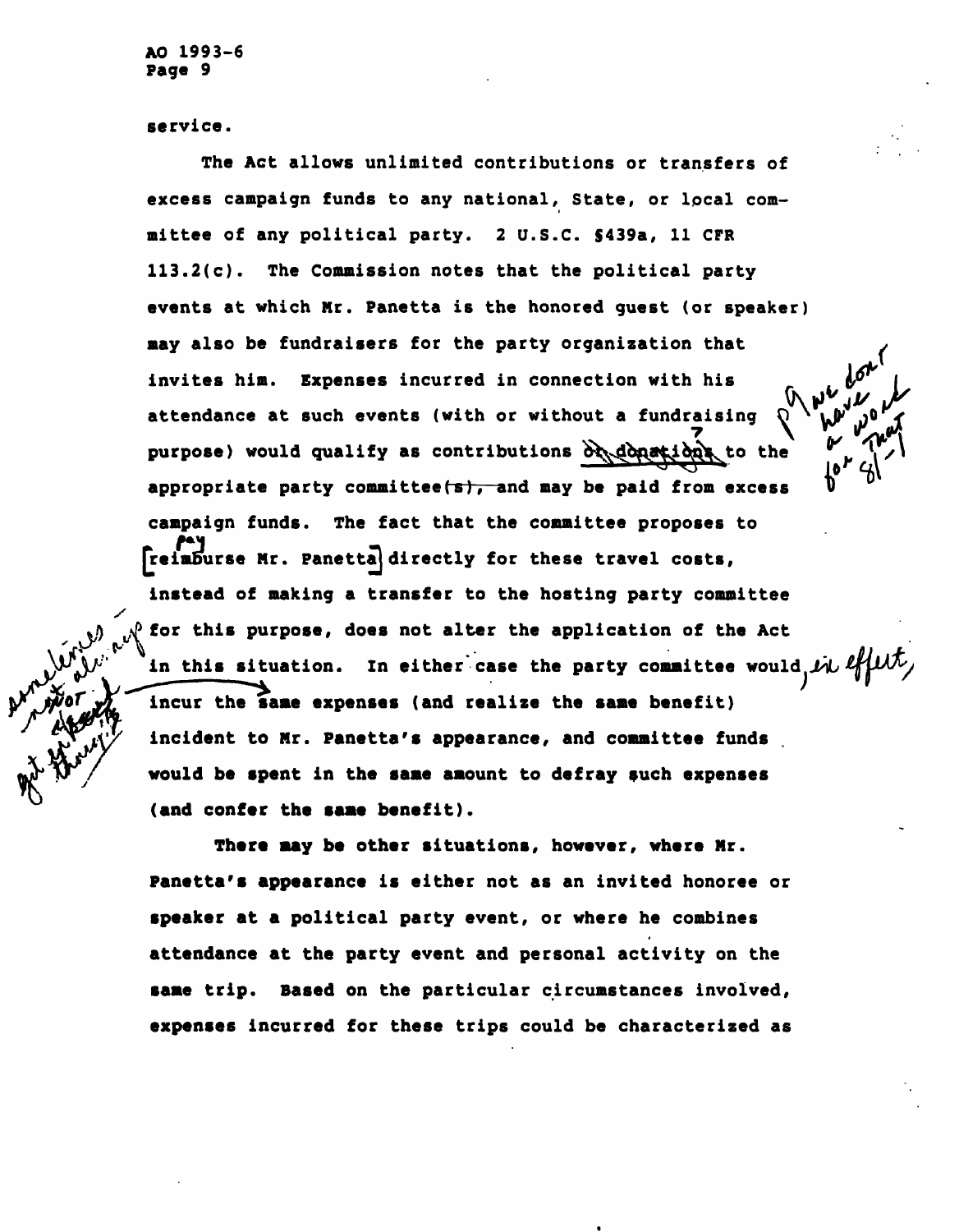personal or mixed use.

If the trip is for mixed purposes, however, campaign funds may be used to pay no more than the transportation costs to and from the event, and any related lodging or per diem costs (generally no more than one day and/or one night per event). Expenses for the days Mr. Panetta spends on personal  $\boxed{\text{or-other\_non-party}}$  activity cannot be paid out of campaign funds, because this would be a prohibited personal use of these funds.4/

(3) Your third question involves providing money to charitable non-profit organizations that are tax exempt under 26 U.S.C. S501(c)(3). You state the money would be used for such things as fundraising events, drives and membership fees.

The Act at 2 U.S.C. \$439a specifically states that excess campaign funds may be contributed to any organization described in §170(c) of title 26. Since §170(c) includes tax exempt §501(c)(3) organizations, excess campaign funds may be

<sup>4/</sup> The Commission notes that its campaign travel allocation regulations would not govern the situation you pose since Mr. Panetta is not a candidate for Federal office and since the described travel by him would not appear to be on behalf of any Federal candidate. See 11 CFR 106.3. Furthermore, the exemption for travel expenses on behalf of a political party committee is not implicated here since Mr. Panetta's expenses would be reimbursed by the committee and not paid from his personal funds. See 2 U.S.C. \$431(8)(B)(iv), 11 CFR  $100.7(b)(8)$ .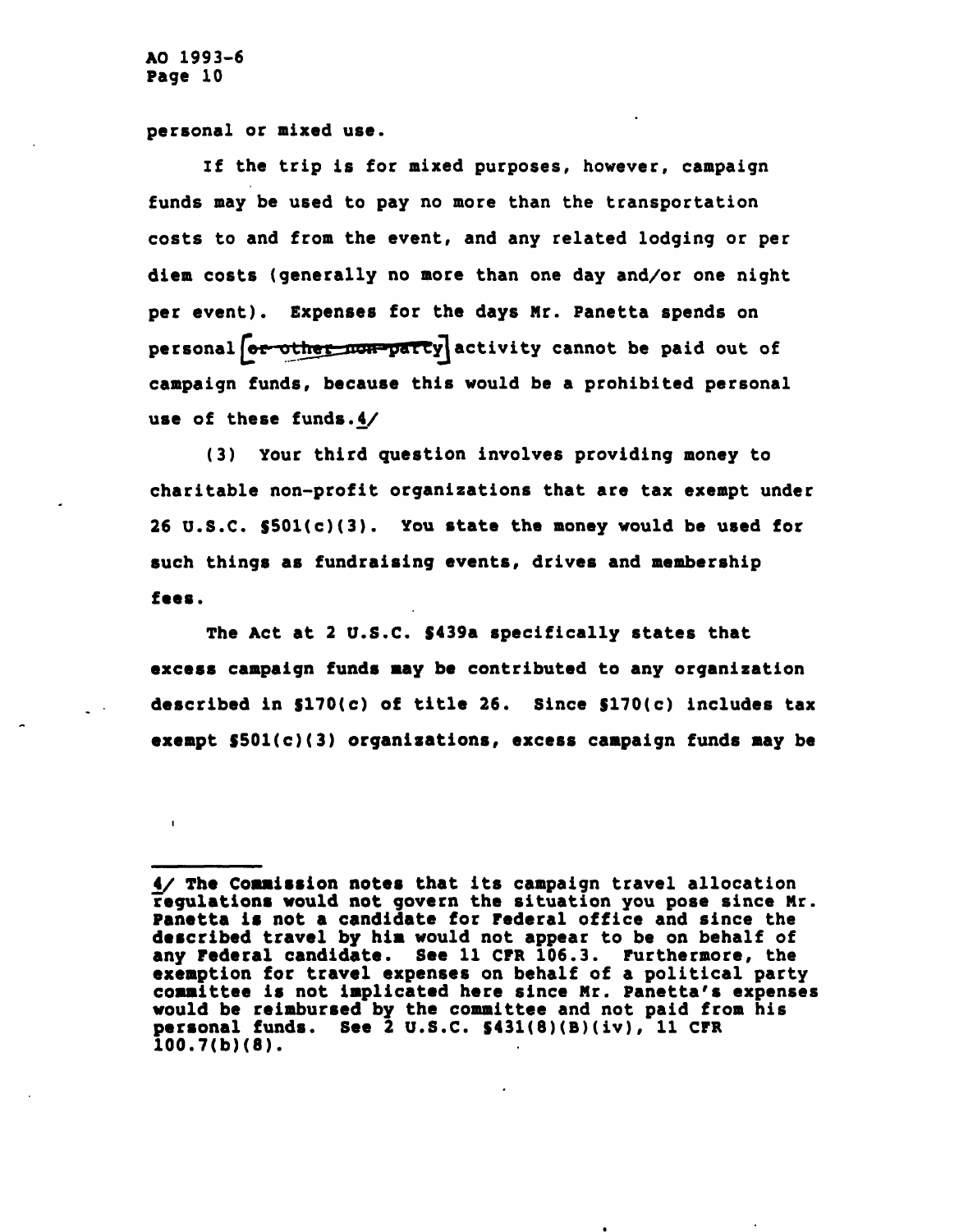freely donated to such organizations. $5/$ 

The Commission concludes, however, that charitable contributions, as referred to in 2 U.S.C. \$439a, does not include the payment of dues or other membership fees on behalf of a person who is not a Federal candidate or officeholder. Paying these dues or membership fees on behalf of Mr. Panetta, who is not a Federal, candidate or officeholder under the FECA, would benefit him in an apparent financial respect and would be a personal use of committee funds in contravention of the Act. See Advisory Opinions 1986-39 and  $1983 - 27.$   $\frac{\omega}{2}$ 

(4) You next ask whether, since the "campaign remains intact," committee funds can be used to hire individuals to compile and complete the 1993 midyear report required under the Act. In its Informational Letter responding to Advisory Opinion Request 1976-101, the Commission specifically authorized the use of excess campaign funds to pay the costs incurred for "staff, headquarters, and supplies in order to file Federal Election Commission reports." The Commission here reiterates that it is appropriate to use campaign funds for this purpose. However, since you have not proposed or

S/ The Commission notes that some of your proposed recipients  $\overline{e}.g.$ , chambers of commerce, may not qualify as  $$501(c)(3)$ organizations. Donations to such other recipients may still qualify as transfers to S170(c) organizations, while others might [would] be permissible under the "any other lawful purpose" clause of \$439a. Y However, tax treatment of such contributions may differ from that accorded donations to  $$501(c)(3)$ organizations. See Musery Opinion 1226-37

I The Commission does not intend to imply herein whether or not the use.<br>of campaign funds for dues or other membership fees on behalf of someone wa a candidate or Fedoral office holder is a personal noe under 5439a. This is a question similar to meson which the Commission for been divided in the part. See, e.g., emerging<br>opinions regarding Advisory Opinions 1992-1 and 1992-4.

ineted

እ∨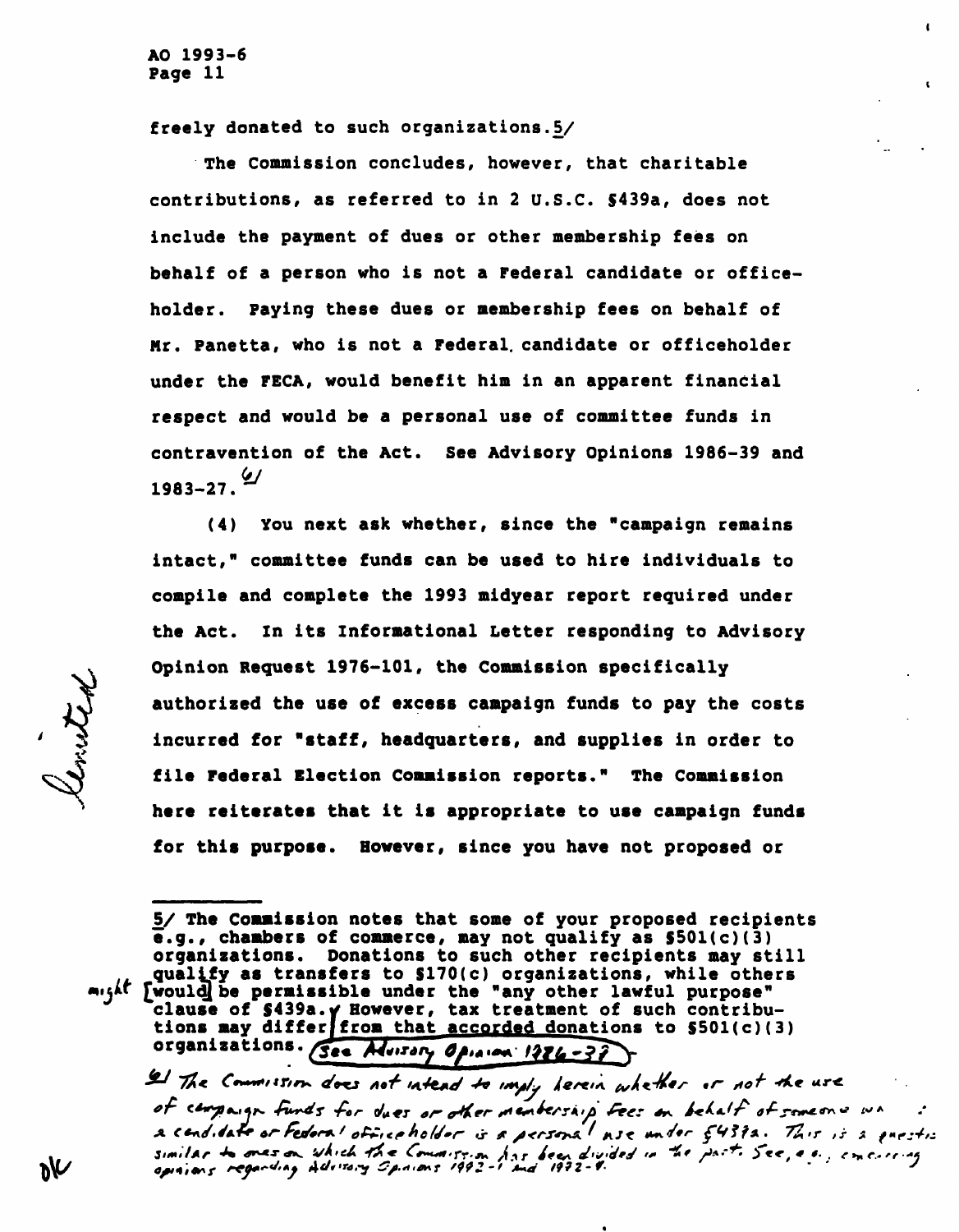described any winding down or other committee activity beyond July 31, 1993, the filing date for the midyear report, the Commission does not reach any issues that may be raised if the committee's financial activity continues beyond that date.

(5) Your final question involves committee expenses incurred in maintaining campaign archiving and storage of papers, files and other materials, along with the telephone and clerical costs of winding down previous campaign activity.

The Commission concluded in Advisory Opinion 1978-43 that a former Member of Congress who had not sought re-election could use excess campaign funds to employ staff and pay "incidental expenses" for duties which were imposed by virtue of her having been a Member of Congress. While that opinion did not elaborate on what constitutes by virtue or ner naving seen a newlest<br>that opinion did not elaborate on what constitutes<br>"incidental expenses" for this purpose, other Advisory Opinions, issued to Members who were making the transition into (rather than out of) office, provide some guidance in this area. These costs have been held to include such things as staff salaries, office supplies, rent, postage, telephone, and telegraph expenses. See Re: Advisory Opinion Request 1976-101, and Advisory Opinions 1980-138 and 1982-57. The circumstances raised in your request are comparable to those addressed in these opinions, and the Commission concludes that you may  $\left[\text{similarly}\right]$  use campaign funds to pay these costs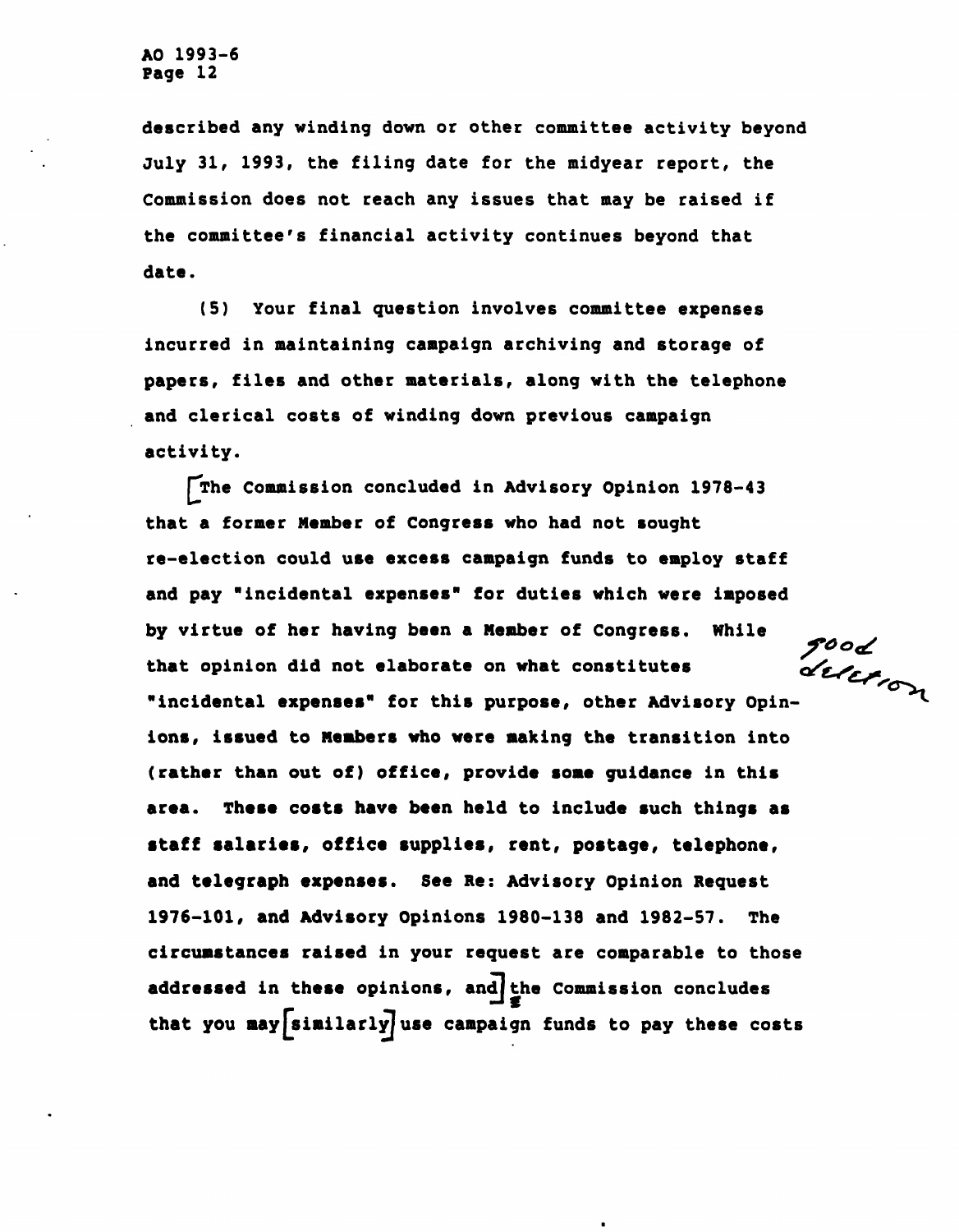$\overline{\imath}$   $\overline{\imath}$   $\overline{\imath}$   $\overline{\imath}$   $\overline{\imath}$   $\overline{\imath}$   $\overline{\imath}$   $\overline{\imath}$   $\overline{\imath}$   $\overline{\imath}$ 

at least until July 31, 1993, the filing date for the 1993 See Informational Letter responsing to Advisity Opinion Request 1776-13 and Adv.  $\langle v, w \rangle$ midyear report.  $\rho$  The Commission would need to review the  $\rho_{\rho, \rho, \gamma, \gamma, \gamma}$ **Nfacts and circumstances pertaining to committee activity**  $\forall i \in I$ .  $\mathbb{R}$ after July 31 in order to consider whether further r-X ^disbursements for similar purposes are permitted. Another  $\frac{y}{x}$ advisory opinion request may be submitted to present any  $\eta_{\alpha\beta}$   $\psi$   $\psi$ factual situation which arises at that time.

> The Commission notes that all committee payments for those purposes allowed by this opinion are required to be reported by the committee as either other disbursements (for payments covered in questions one, two, and three), or as operating expenditures (for payments covered by questions four and five). 11 CFR  $104.3(b)(2)$ ,  $104.3(b)(4)(i)$ , 104.3(b)(4)(vi).

The Commission expresses no opinion as to the possible state and Federal tax ramifications presented by this request since those issues are not within its jurisdiction. For the same reason the Commission expresses no views as to the possible application of other Federal statutes or regulations to the proposed activity.